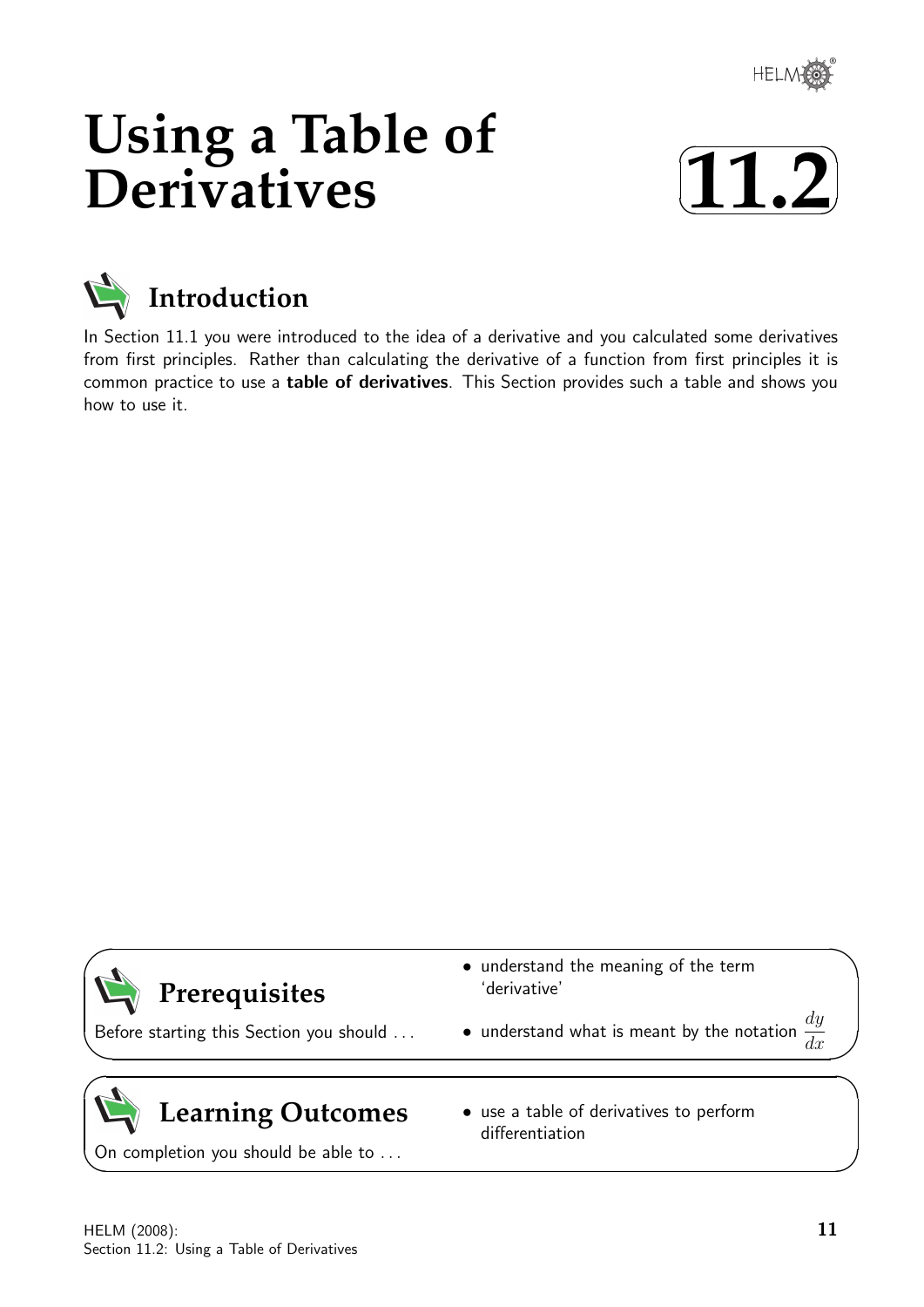## **1. Table of derivatives**

Table 1 lists some of the common functions used in engineering and their corresponding derivatives. Remember that in each case the function in the right-hand column gives the rate of change, or the gradient of the graph, of the function on the left at a particular value of  $x$ .

N.B. The angle must always be in radians when differentiating trigonometric functions.

|  |  | Common functions and their derivatives          |
|--|--|-------------------------------------------------|
|  |  | (In this table $k$ , $n$ and $c$ are constants) |

Table 1

| Function         | Derivative       |
|------------------|------------------|
| constant         |                  |
| $\boldsymbol{x}$ | 1                |
| kx               | k.               |
| $x^n$            | $nx^{n-1}$       |
| $kx^n$           | $knx^{n-1}$      |
| $e^x$            | $e^x$            |
| $e^{kx}$         | $ke^{kx}$        |
| $\ln x$          | 1/x              |
| $\ln kx$         | 1/x              |
| $\sin x$         | $\cos x$         |
| $\sin kx$        | $k\cos kx$       |
| $\sin(kx+c)$     | $k\cos(kx+c)$    |
| $\cos x$         | $-\sin x$        |
| $\cos kx$        | $-k\sin kx$      |
| $\cos(kx+c)$     | $-k\sin(kx+c)$   |
| $\tan x$         | $\sec^2 x$       |
| $\tan kx$        | $k\sec^2 kx$     |
| $\tan(kx+c)$     | $k \sec^2(kx+c)$ |

In the trigonometric functions the angle is in radians.



Particularly important is the rule for differentiating powers of functions:

If 
$$
y = x^n
$$
 then  $\frac{dy}{dx} = nx^{n-1}$ 

For example, if  $y = x^3$  then  $\frac{dy}{dx}$  $\frac{dy}{dx} = 3x^2.$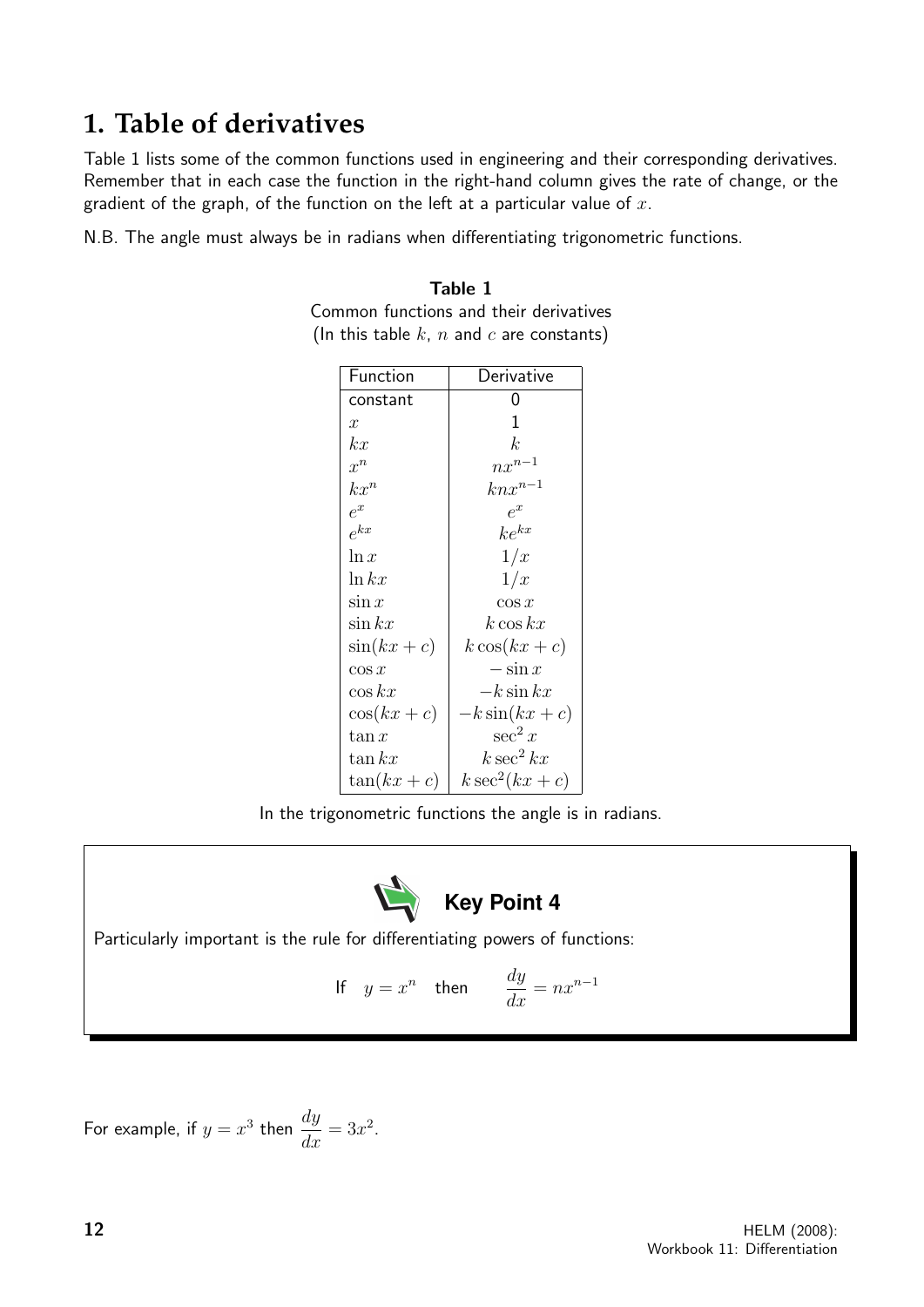



## Solution

- (a) We note that  $7x$  is of the form  $kx$  where  $k=7$ . Using Table 1 we then have  $\frac{dy}{dt}$  $\frac{dy}{dx} = 7.$
- (b) Noting that 14 is a constant we see that  $\frac{dy}{dx}$  $\frac{dy}{dx} = 0.$
- (c) We see that  $5x^2$  is of the form  $kx^n$ , with  $k = 5$  and  $n = 2$ . The derivative,  $knx^{n-1}$ , is then  $10x^1$ , or more simply,  $10x$ . So if  $y = 5x^2$ , then  $\frac{dy}{dx}$  $\frac{dy}{dx} = 10x.$
- (d) We see that  $4x^7$  is of the form  $kx^n$ , with  $k=4$  and  $n=7$ . Hence the derivative,  $\frac{dy}{dt}$  $\frac{dy}{dx}$ , is given by  $28x^6$ .



Use Table 1 to find 
$$
\frac{dy}{dx}
$$
 when y is (a)  $\sqrt{x}$  (b)  $\frac{5}{x^3}$ 

(a) Write  $\sqrt{x}$  as  $x^{\frac{1}{2}}$ , and use the result for differentiating  $x^n$  with  $n=\frac{1}{2}$ 2 .

#### Your solution

Answer

dy

$$
\frac{dy}{dx} = nx^{n-1} = \frac{1}{2}x^{\frac{1}{2}-1} = \frac{1}{2}x^{-\frac{1}{2}}.
$$
 This may be written as  $\frac{1}{2\sqrt{x}}$ .

(b) Write  $\frac{5}{4}$  $\frac{3}{x^3}$  as  $5x^{-3}$  and use the result for differentiating  $kx^n$  with  $k=5$  and  $n=-3$ .

## Your solution

#### Answer

 $5(-3)x^{-3-1} = -15x^{-4}$ 

Although Table 1 is written using  $x$  as the independent variable, the Table can be used for any variable.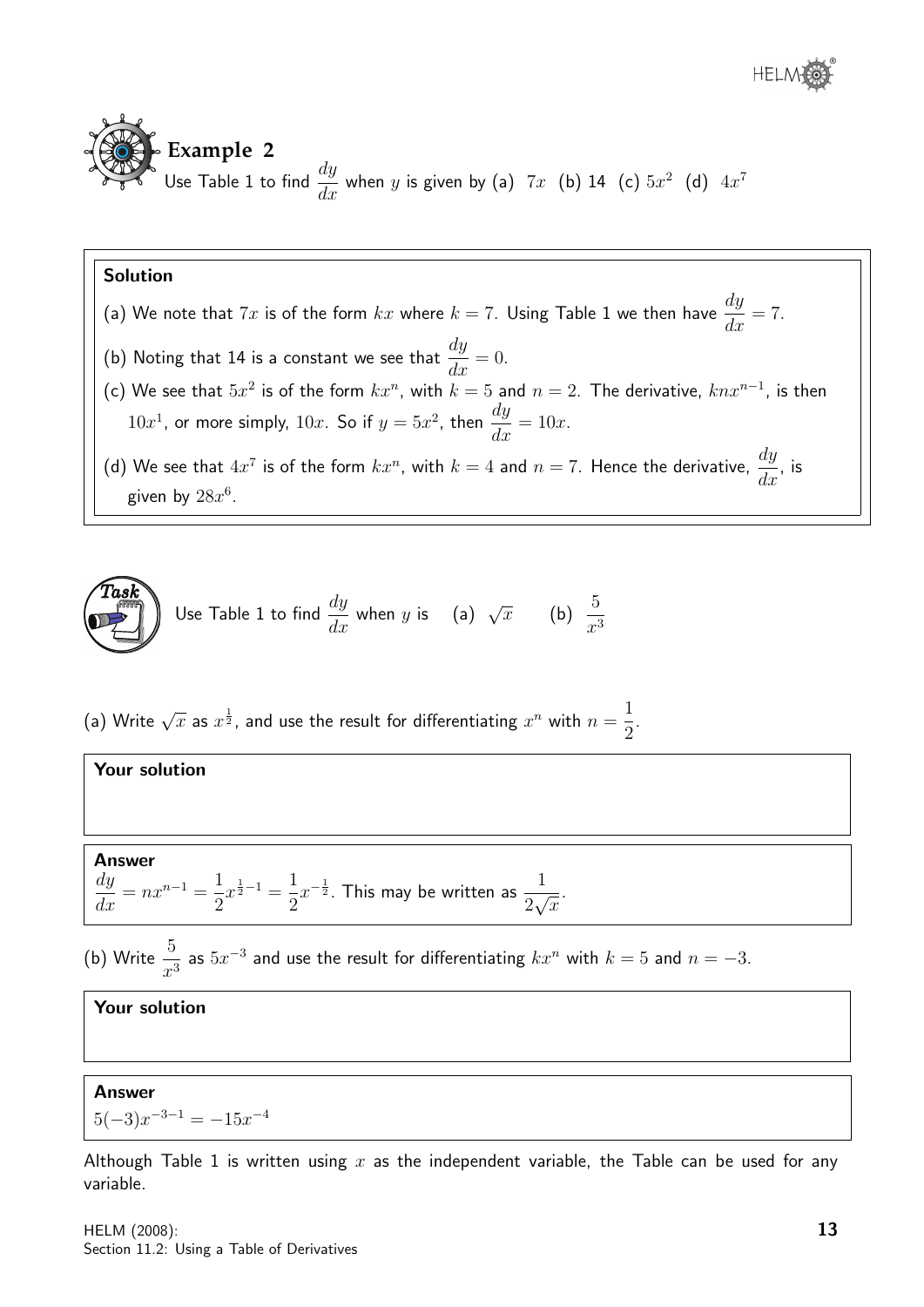

#### Use Table 1 to find (a)  $\frac{dz}{dt}$  $\frac{dz}{dt}$  given  $z = e^t$  (b)  $\frac{dp}{dt}$  $\displaystyle{\frac{dp}{dt}}$  given  $p=e^{8t}$  (c)  $\displaystyle{\frac{dz}{dy}}$  $\frac{dz}{dy}$  given  $z = e^{-3y}$

## (a)

| Your solution<br>dz<br>đt    |                     |              |  |
|------------------------------|---------------------|--------------|--|
| <b>Answer</b>                |                     |              |  |
| _<br>.<br>-<br>$\sim$<br>. . | dч<br>$\sim$ $\sim$ | dz<br>$\sim$ |  |

From Table 1, if 
$$
y = e^x
$$
, then  $\frac{dy}{dx} = e^x$ . Hence if  $z = e^t$  then  $\frac{dz}{dt} = e^t$ .

## (b)

| Your solution<br>$\frac{dp}{dt} =$ |  |  |  |
|------------------------------------|--|--|--|
| <b>Answer</b><br>$8e^{8t}$         |  |  |  |

## (c)

## Your solution dz  $\frac{dx}{dy} =$

## Answer

 $-3e^{-3y}$ 



Find the derivative, 
$$
\frac{dy}{dx}
$$
, when y is (a)  $\sin 2x$  (b)  $\cos \frac{x}{2}$  (c)  $\tan 5x$ 

(a) Use the result for  $\sin kx$  in Table 1, taking  $k = 2$ :

| <b>Your solution</b><br>$\,dy$<br>$- =$<br>dx |  |
|-----------------------------------------------|--|
| <b>Answer</b>                                 |  |
| $2\cos 2x$                                    |  |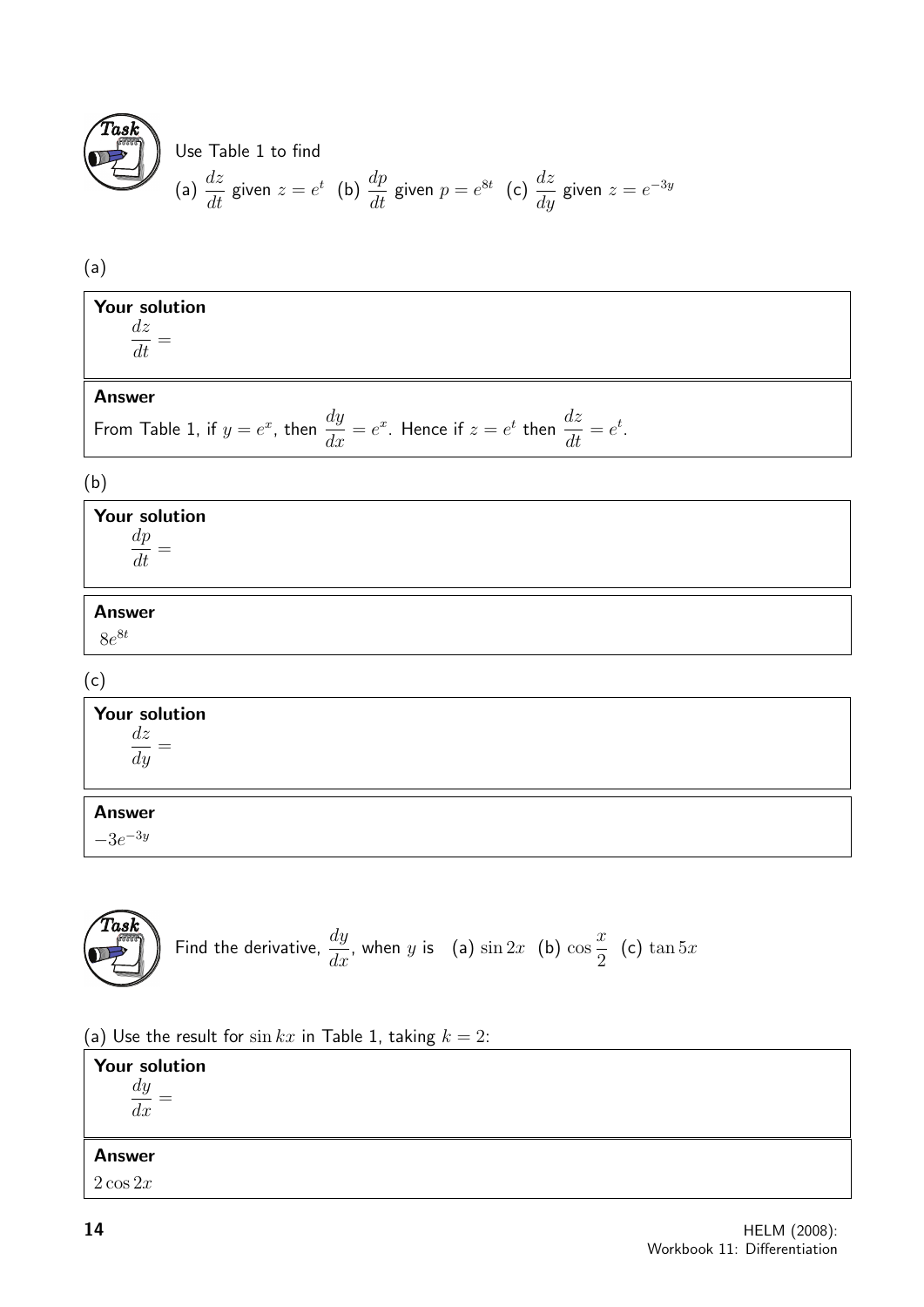(b) Note that cos  $\overline{x}$ 2 is the same as cos 1 2  $x$ . Use the result for  $\cos kx$  in Table 1:

| <b>Your solution</b>                         |
|----------------------------------------------|
| $\frac{dy}{dx}$                              |
|                                              |
|                                              |
| <b>Answer</b>                                |
|                                              |
| $-\frac{1}{2}\sin\frac{x}{2}$                |
|                                              |
| (c) Use the result for $\tan kx$ in Table 1: |
| <b>Your solution</b>                         |
|                                              |
| $\frac{dy}{dx} =$                            |

### Answer

 $5 \sec^2 5x$ 

## **Exercises**

1. Find the derivatives of the following functions with respect to  $x$ :

(a)  $9x^2$  (b) 5 (c)  $6x^3$  (d)  $-13x^4$ 

2. Find  $\frac{dz}{dt}$  $\frac{d\alpha}{dt}$  when  $z$  is given by:

(a) 
$$
\frac{5}{t^3}
$$
 (b)  $\sqrt{t^3}$  (c)  $5t^{-2}$  (d)  $-\frac{3}{2}t^{\frac{3}{2}}$  (e)  $\ln 5t$ 

3. Find the derivative of each of the following with respect to the appropriate variable:

(a) 
$$
\sin 5x
$$
 (b)  $\cos 4t$  (c)  $\tan 3r$  (d)  $e^{2v}$  (e)  $\frac{1}{e^{3t}}$ 

4. Find the derivatives of the following with respect to  $x$ :

(a) 
$$
\cos \frac{2x}{3}
$$
 (b)  $\sin(-2x)$  (c)  $\tan \pi x$  (d)  $e^{\frac{x}{2}}$  (e)  $\ln \frac{2}{3}x$ 

## Answers

1. (a) 
$$
18x
$$
 (b) 0 (c)  $18x^2$  (d)  $-52x^3$   
\n2. (a)  $-15t^{-4}$  (b)  $\frac{3}{2}t^{\frac{1}{2}}$  (c)  $-10t^{-3}$  (d)  $-\frac{9}{4}t^{\frac{1}{2}}$  (e)  $\frac{1}{t}$   
\n3. (a)  $5\cos 5x$  (b)  $-4\sin 4t$  (c)  $3\sec^2 3r$  (d)  $2e^{2v}$  (e)  $-3e^{-3t}$   
\n4. (a)  $-\frac{2}{3}\sin \frac{2x}{3}$  (b)  $-2\cos(-2x)$  (c)  $\pi \sec^2 \pi x$  (d)  $\frac{1}{2}e^{\frac{x}{2}}$  (e)  $\frac{1}{x}$ 

HELM (2008): Section 11.2: Using a Table of Derivatives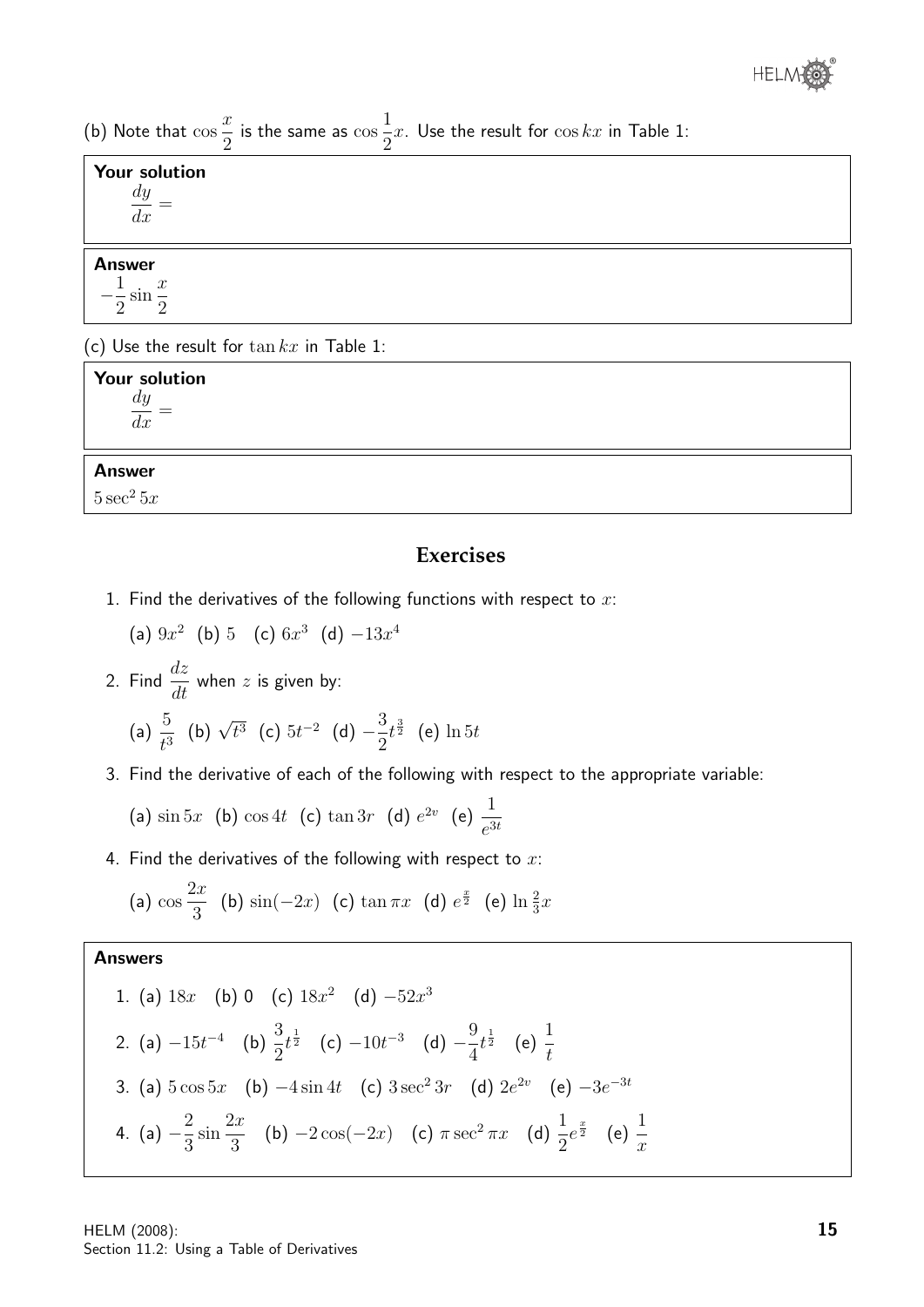

## **Engineering Example 1**

## **Electrostatic potential**

## Introduction

The electrostatic potential due to a point charge  $Q$  coulombs at a position  $r$  (m) from the charge is given by

$$
V = \frac{Q}{4\pi\epsilon_0 r}
$$

where  $\epsilon_0$ , the permittivity of free space,  $\approx 8.85 \times 10^{-12}$  F m $^{-1}$  and  $\pi \approx 3.14.$ 

The field strength at position  $r$  is given by  $E = -\frac{dV}{dt}$  $\frac{d}{dr}$ .

## Problem in words

Find the electric field strength at a distance of 5 m from a source with a charge of 1 coulomb.

## Mathematical statement of the problem

$$
V = \frac{Q}{4\pi\epsilon_0 r}
$$

Substitute for  $\epsilon_0$  and  $\pi$  and use  $Q = 1$ , so that

$$
V = \frac{1}{4 \times 3.14 \times 8.85 \times 10^{-12} r} \approx \frac{9 \times 10^9}{r} = 9 \times 10^9 r^{-1}
$$

We need to differentiate  $V$  in order to find the electric field strength from the relationship  $E=-\frac{dV}{dt}$ dr

## Mathematical analysis

$$
E = -\frac{dV}{dr} = -9 \times 10^{9} (-r^{-2}) = 9 \times 10^{9} r^{-2}
$$

When  $r = 5$ ,

$$
E = \frac{9 \times 10^9}{25} = 3.6 \times 10^8 \text{ (V m}^{-1}.)
$$

## Interpretation

The electric field strength is  $3.6 \times 10^8$  V m<sup>-1</sup> at  $r = 5$  m.

Note that the field potential varies with the reciprocal of distance (i.e. inverse linear law with distance) whereas the field strength obeys an inverse square law with distance.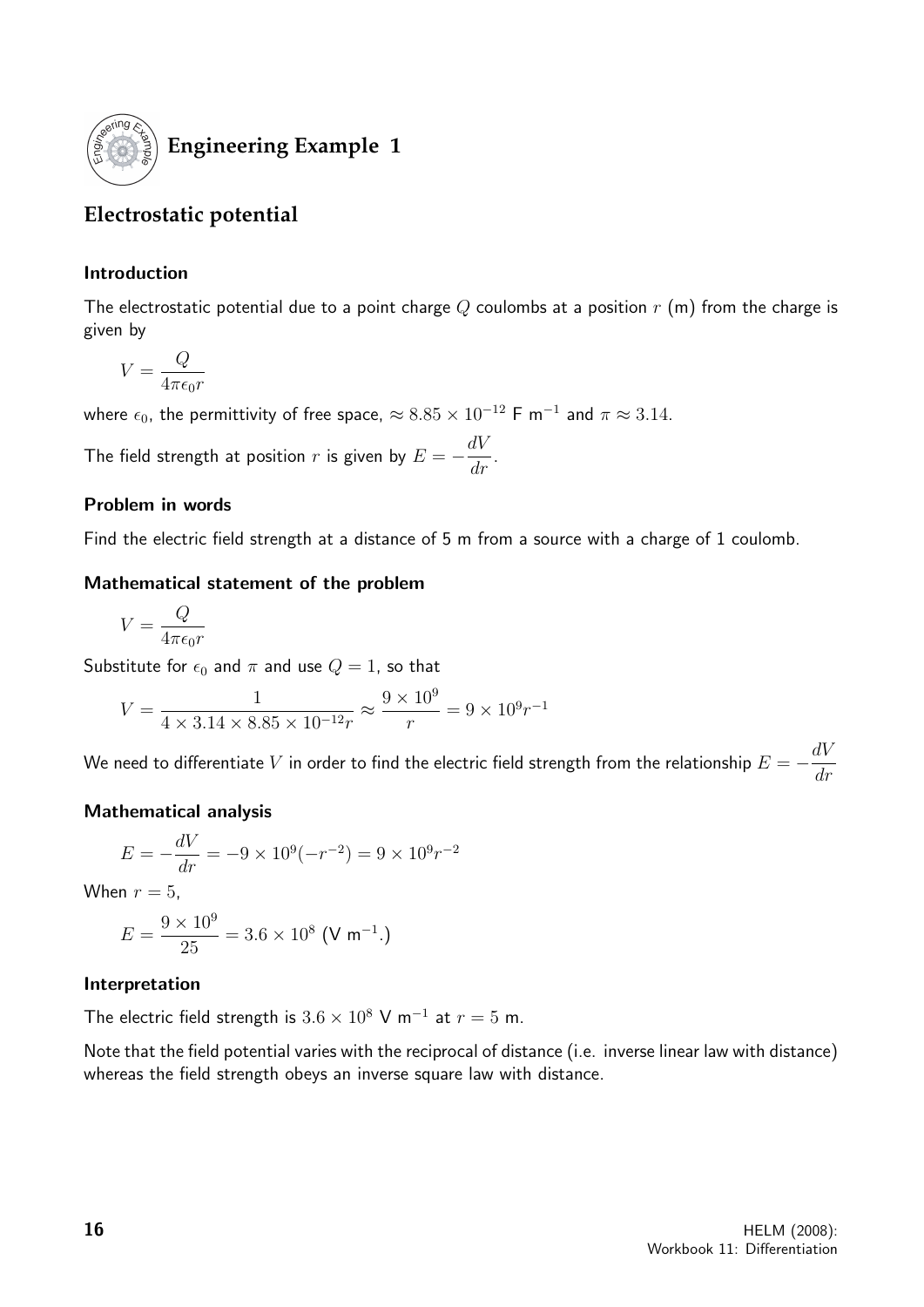

## **2. Extending the table of derivatives**

We now quote simple rules which enable us to extend the range of functions which we can differentiate. The first two rules are for differentiating sums or differences of functions. The reader should note that all of the rules quoted below can be obtained from first principles using the approach outlined in Section 11.1.



These rules say that to find the derivative of the sum (or difference) of two functions, we simply calculate the sum (or difference) of the derivatives of each function.



## Solution

We simply calculate the sum of the derivatives of each separate function:

dy  $\frac{dy}{dx} = 6x^5 + 4x^3$ 

The third rule tells us how to differentiate a **multiple** of a function. We have already met and applied particular cases of this rule which appear in Table 1.

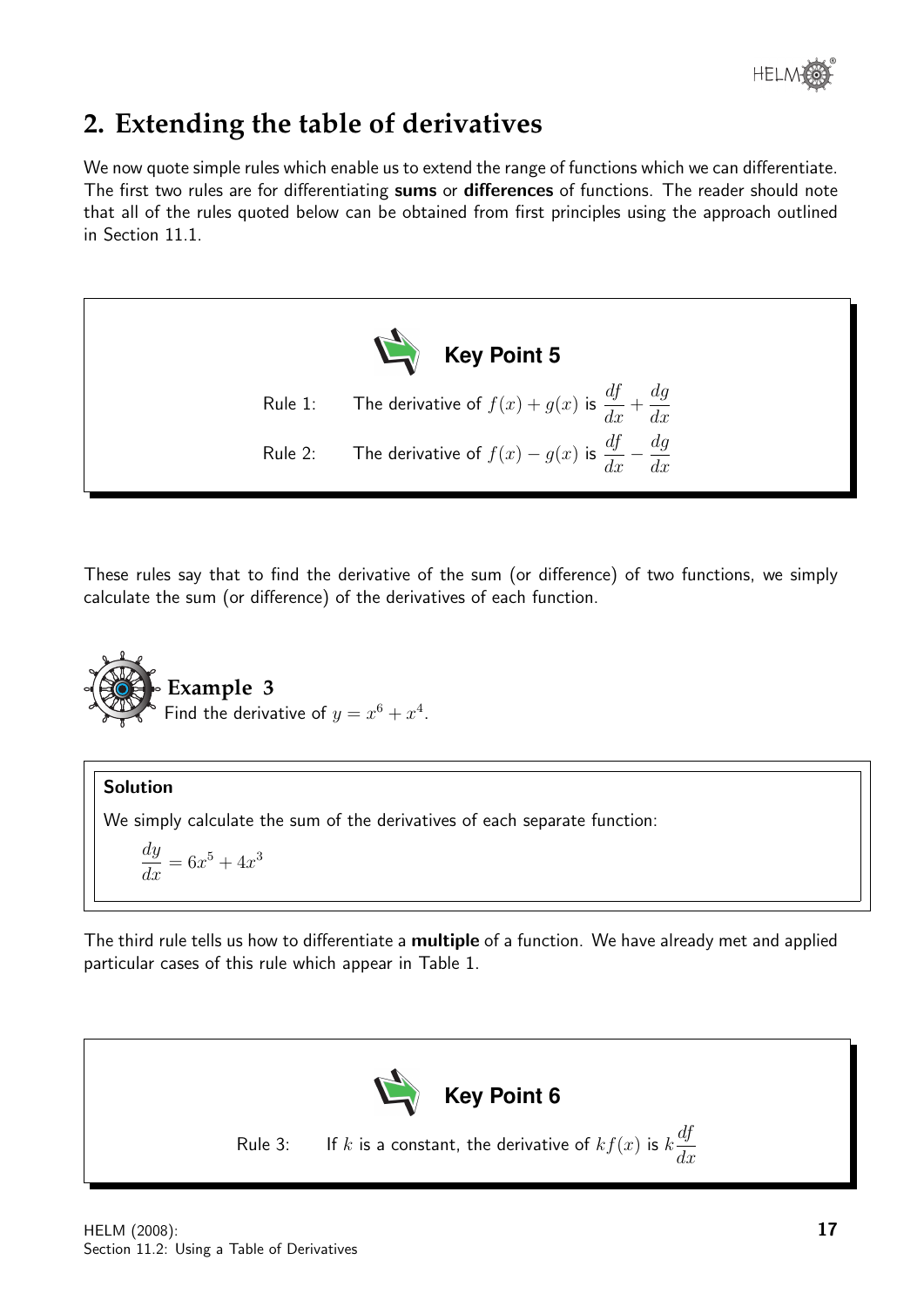This rule tells us that if a function is multiplied by a constant,  $k$ , then the derivative is also multiplied by the same constant,  $k$ .



## Solution

Here we are interested in differentiating a multiple of the function  $e^{2x}$ . We differentiate  $e^{2x}$ , giving  $2e^{2x}$ , and multiply the result by 8. Thus

$$
\frac{dy}{dx} = 8 \times 2e^{2x} = 16e^{2x}
$$



## Solution

We differentiate each part of the function in turn.

$$
y = 6\sin 2x + 3x^2 - 5e^{3x}
$$
  
\n
$$
\frac{dy}{dx} = 6(2\cos 2x) + 3(2x) - 5(3e^{3x})
$$
  
\n
$$
= 12\cos 2x + 6x - 15e^{3x}
$$



First find the derivative of  $7x^5$ :

## Your solution

#### Answer

 $7(5x^4) = 35x^4$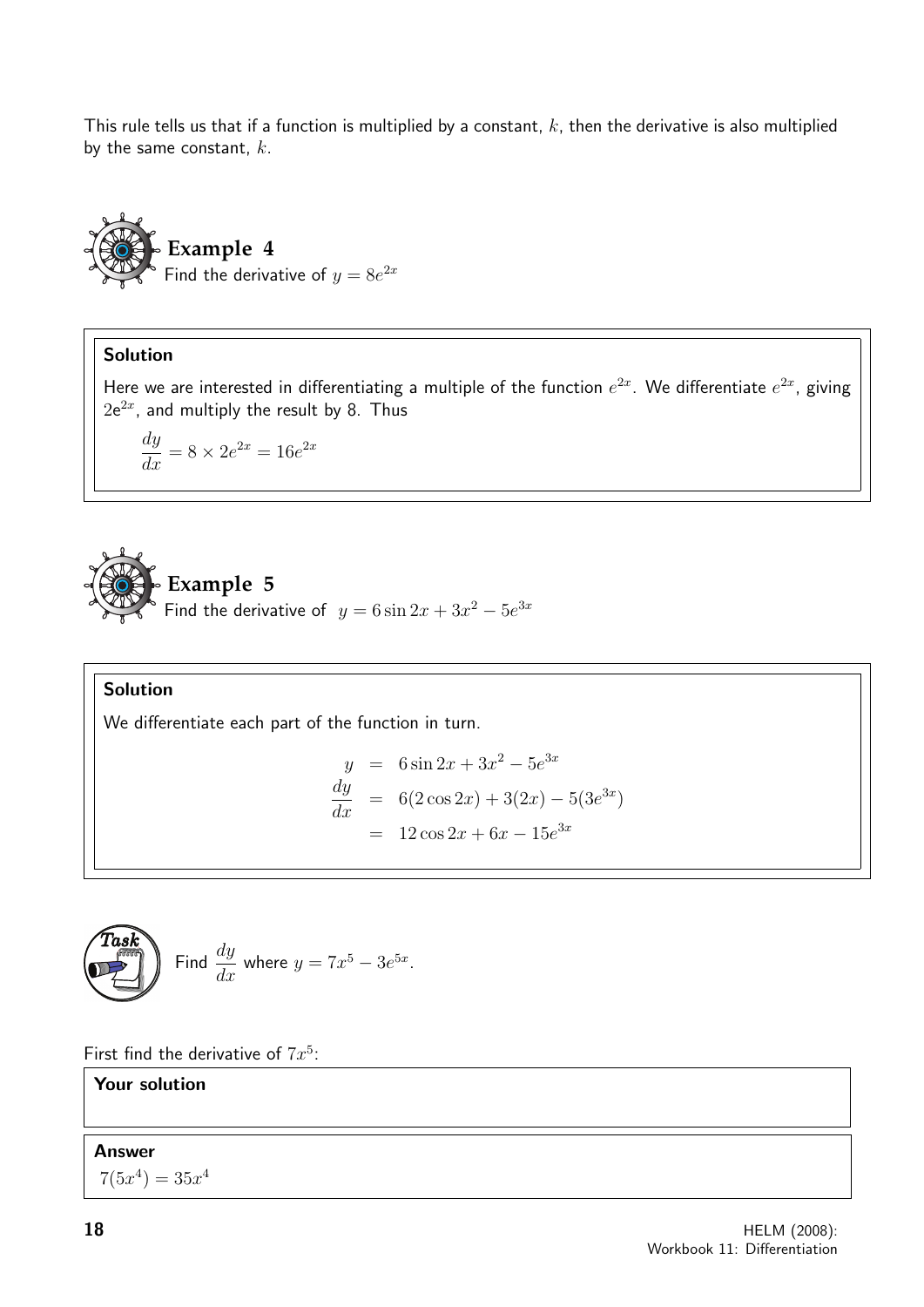

Next find the derivative of  $3e^{5x}$ :

## Your solution

#### Answer

 $3(5e^{5x}) = 15e^{5x}$ 

Combine your results to find the derivative of  $7x^5 - 3e^{5x}$ .

Your solution dy  $\frac{dy}{dx} =$ 

Answer

 $35x^4 - 15e^{5x}$ 



$$
y \frac{dy}{dx} \text{ where } y = 4\cos\frac{x}{2} + 17 - 9x^3.
$$

First find the derivative of  $4\cos$  $\overline{x}$ 2 :

## Your solution

### Answer

$$
4(-\frac{1}{2}\sin\frac{x}{2})=-2\sin\frac{x}{2}
$$

Next find the derivative of 17:

## Your solution

### Answer

0

Then find the derivative of  $-9x^3$ :

## Your solution Answer  $3(-9x^2) = -27x^2$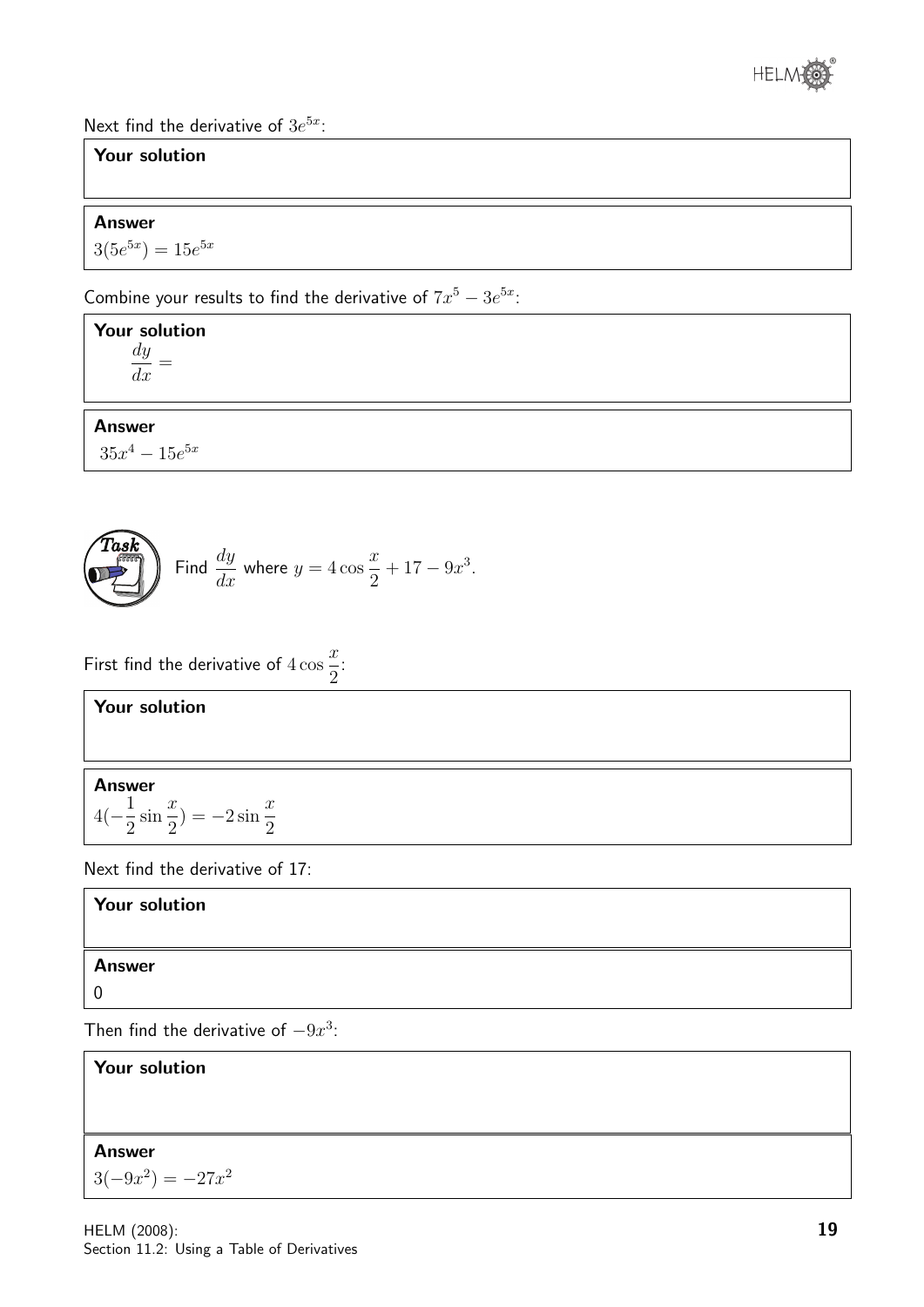Finally state the derivative of  $y = 4 \cos \theta$  $\overline{x}$ 2  $+17-9x^3$ :

## Your solution

dy  $\frac{dy}{dx} =$ 

## Answer  $\frac{x}{2}$  sin  $\frac{x}{2}$

2  $-27x^2$ 

## **Exercises**

1. Find 
$$
\frac{dy}{dx}
$$
 when y is given by:  
\n(a)  $3x^7 + 8x^3$  (b)  $-3x^4 + 2x^{1.5}$  (c)  $\frac{9}{x^2} + \frac{14}{x} - 3x$  (d)  $\frac{3+2x}{4}$  (e)  $(2+3x)^2$   
\n2. Find the derivative of each of the following functions:  
\n(a)  $z(t) = 5 \sin t + \sin 5t$  (b)  $h(v) = 3 \cos 2v - 6 \sin \frac{v}{2}$   
\n(c)  $m(n) = 4e^{2n} + \frac{2}{e^{2n}} + \frac{n^2}{2}$  (d)  $H(t) = \frac{e^{3t}}{2} + 2 \tan 2t$  (e)  $S(r) = (r^2 + 1)^2 - 4e^{-2r}$   
\n3. Differentiate the following functions.  
\n(a)  $A(t) = (3 + e^t)^2$  (b)  $B(s) = \pi e^{2s} + \frac{1}{s} + 2 \sin \pi s$   
\n(c)  $V(r) = (1 + \frac{1}{r})^2 + (r + 1)^2$  (d)  $M(\theta) = 6 \sin 2\theta - 2 \cos \frac{\theta}{4} + 2\theta^2$   
\n(e)  $H(t) = 4 \tan 3t + 3 \sin 2t - 2 \cos 4t$   
\nAnswers  
\n1. (a)  $21x^6 + 24x^2$  (b)  $-12x^3 + 3x^{0.5}$  (c)  $-\frac{18}{x^3} - \frac{14}{x^2} - 3$  (d)  $\frac{1}{2}$  (e)  $12 + 18x$   
\n2. (a)  $z' = 5 \cos t + 5 \cos 5t$  (b)  $h' = -6 \sin 2v - 3 \cos \frac{v}{2}$  (c)  $m' = 8e^{2n} - 4e^{-2n} + n$   
\n(d)  $H' = \frac{3e^{3t}}{2} + 4 \sec^2 2t$  (e)  $S' = 4r^3 + 4r + 8e^{-2r}$   
\n3. (a)  $A' = 6e^t + 2e^{2t}$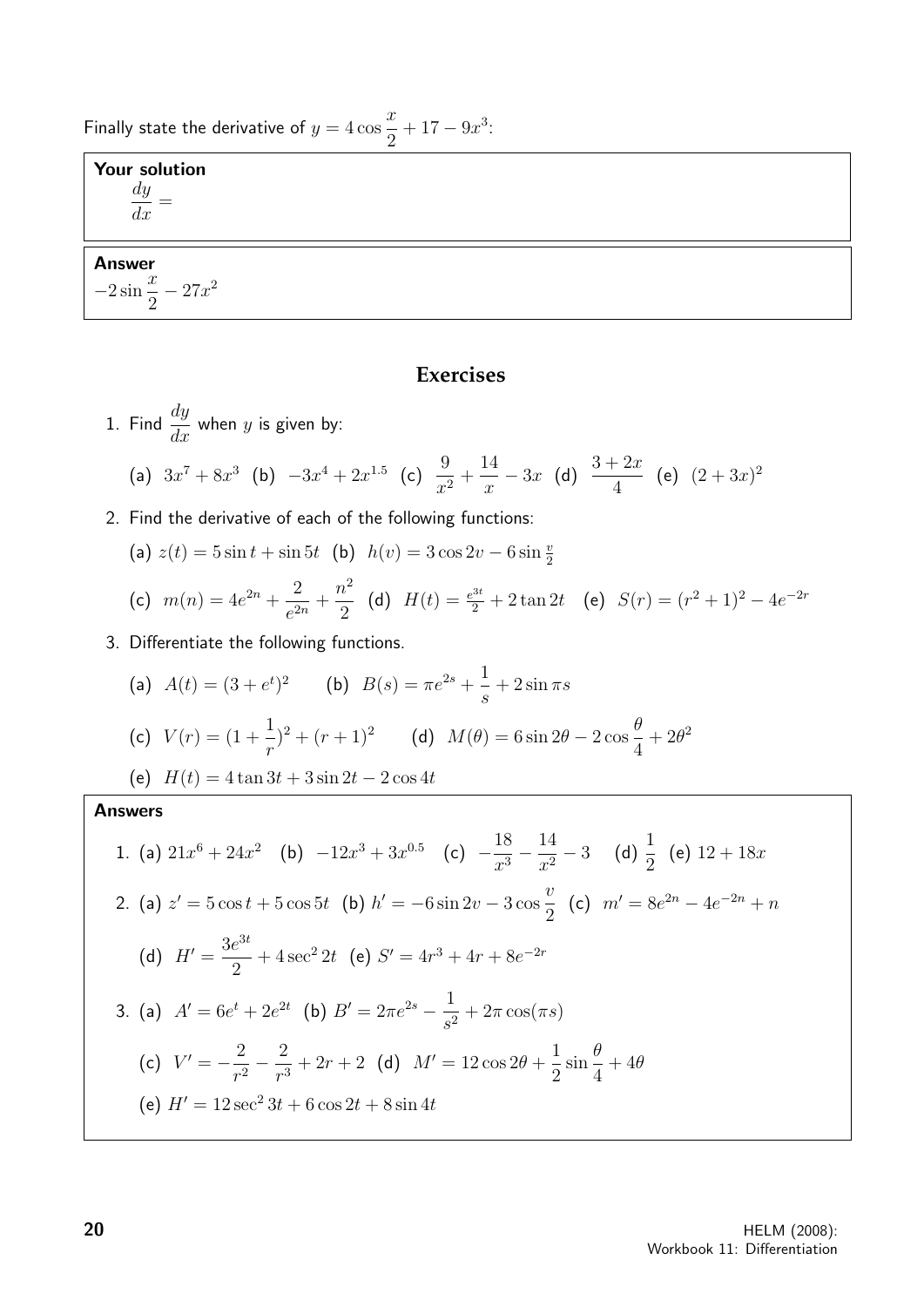

## **3. Evaluating a derivative**

The need to find the rate of change of a function at a particular point occurs often. We do this by finding the derivative of the function, and then evaluating the derivative at that point. When taking derivatives of trigonometric functions, any angles must be measured in radians. Consider a function,  $y(x)$ . We use the notation  $\frac{dy}{dx}$  $\frac{dy}{dx}(a)$  or  $y'(a)$  to denote the derivative of  $y$  evaluated at  $x = a$ . So  $y^\prime(0.5)$  means the value of the derivative of  $y$  when  $x=0.5.$ 



Find the value of the derivative of  $y = x^3$  where  $x = 2$ . Interpret your result.

## Solution

We have  $y = x^3$  and so  $\frac{dy}{dx}$  $\frac{dy}{dx} = 3x^2.$ 

When  $x = 2$ ,  $\frac{dy}{dx} = 3(2)^2 = 12$ , that is,  $\frac{dy}{dx}(2) = 12$  (Equivalently,  $y'(2) = 12$ ).

The derivative is positive when  $x = 2$  and so y is increasing at this point. When  $x = 2$ , y is increasing at a rate of 12 vertical units per horizontal unit.



## **Electromotive force**

### Introduction

Potential difference in an electrical circuit is produced by **electromotive force** (e.m.f.) which is measured in volts and describes the force that maintains current flow around a closed path. Every source of continuous electrical energy, including batteries, generators and thermocouples, consist essentially of an energy converter that produces an e.m.f. An electric current always produces a magnetic field. So the current i which flows round any closed path produces a magnetic flux  $\phi$  which passes through that path. Conversely, if another closed path, i.e. another coil, is placed within the first path, then the magnetic field due to the first circuit can induce an e.m.f. and hence a current in the second coil. The simplest closed path is a single loop. More commonly, helical coils, known as search coils, with known area and number of turns, are used. The induced e.m.f. depends upon the number of turns in the coil. The search coil is used with a fluxmeter to measure the change of flux linkage.

### Problem in words

A current  $i$  is travelling through a single turn loop of radius 1 m. A 4-turn search coil of effective area 0.03 m<sup>2</sup> is placed inside the loop. The magnetic flux in weber (Wb) linking the search coil is given by: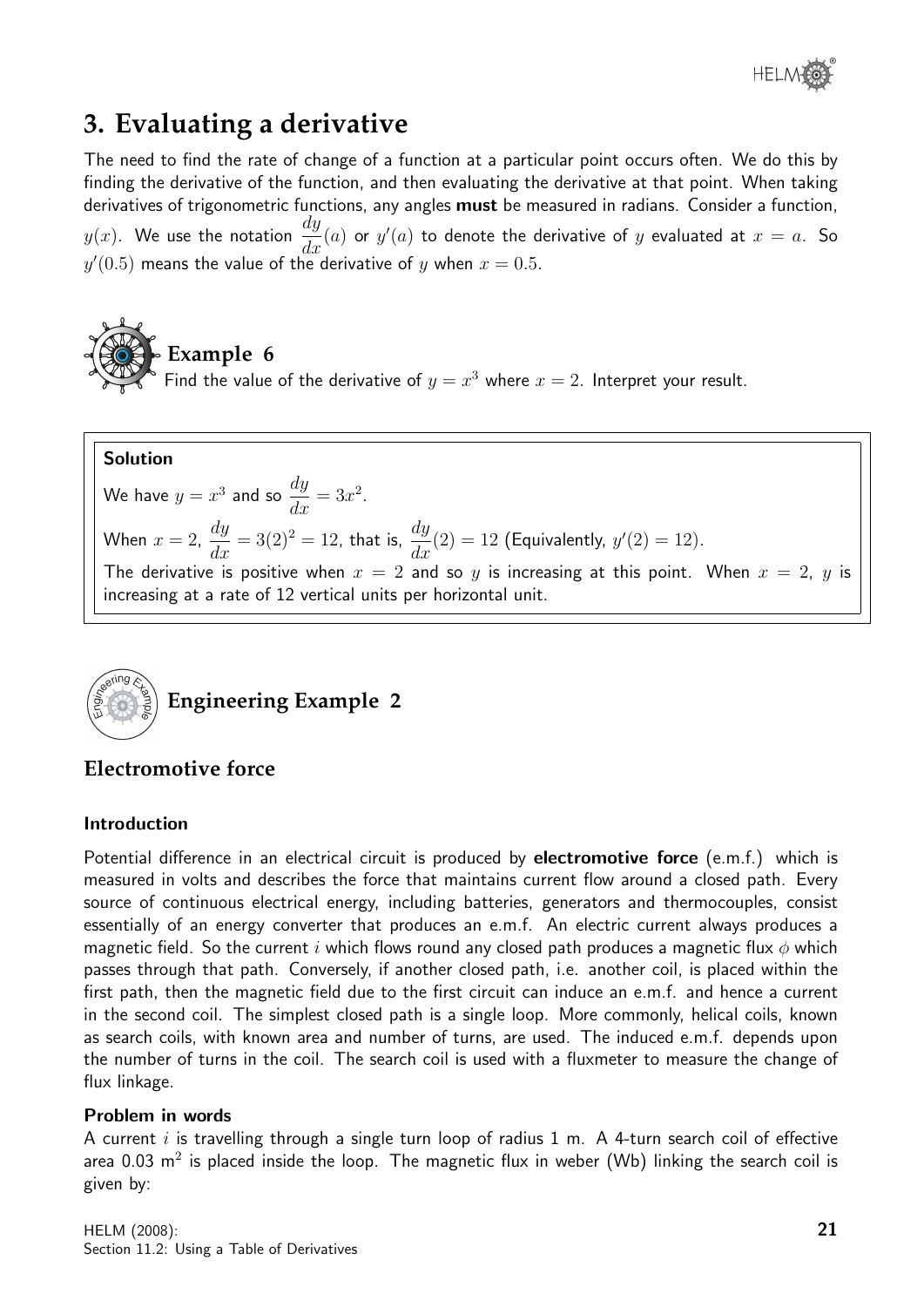$$
\phi=\mu_0\frac{iA}{2r}
$$

where  $r$  (m) is the radius of the current carrying loop,  $A$   $(\mathsf{m}^2)$  is the area of the search coil and  $\mu_0$ is the permeability of free space,  $4 \times 10^{-7}$  H m $^{-1}$ .

Find the e.m.f. (in volts) induced in the search coil, given by  $\varepsilon = -N$  $\left(\frac{d\phi}{dt}\right)$ where  $N$  is the number of turns in the search coil, and the current is given by

 $i = 20 \sin(20\pi t) + 50 \sin(30\pi t)$ 

#### Mathematical statement of the problem

Substitute  $i=20\sin(20\pi t)+50\sin(30\pi t)$  into  $\phi=\mu_0$ iA  $2r$ and find  $\varepsilon = -N$  $\left(\frac{d\phi}{dt}\right)$ when  $r = 1$  m,  $A = 0.03$  m<sup>2</sup>,  $\mu_0 = 4 \times 10^{-7}$  H m<sup>-1</sup> and  $N = 4$ .

#### Mathematical analysis

$$
\phi = \mu_0 \frac{iA}{2r} = \frac{\mu_0 A}{2r} (20 \sin(20\pi t) + 50 \sin(30\pi t))
$$

So 
$$
\frac{d\phi}{dt} = \frac{\mu_0 A}{2r} (20\pi \times 20 \cos(20\pi t) + 30\pi \times 50 \cos(30\pi t))
$$

$$
= \frac{\mu_0 A}{2r} (400\pi \cos(20\pi t) + 1500\pi \cos(30\pi t))
$$

so 
$$
\varepsilon = -N\frac{d\phi}{dt} = -4\frac{\mu_0 A}{2r}(400\pi \cos(20\pi t) + 1500\pi \cos(30\pi t))
$$

Now,  $\mu_0 = 4\pi \times 10^{-7}$ ,  $A = 0.03$  and  $r = 1$ 

So  $\varepsilon =$  $-4 \times 4\pi \times 10^{-7} \times 0.03$  $2 \times 1$  $(400\pi \cos(20\pi t) + 1500\pi \cos(30\pi t))$  $=$  -7.5398 × 10<sup>-8</sup>(1256.64 cos(20 $\pi t$ ) + 4712.39 cos(30 $\pi t$ ))  $= -9.475 \times 10^{-5} \cos(20\pi t) + 3.553 \times 10^{-4} \cos(30\pi t)$ 

#### Interpretation

The induced e.m.f. is  $-9.475 \times 10^{-5} \cos(20\pi t) + 3.553 \times 10^{-4} \cos(30\pi t)$ .

The graphs in Figure 8 show the initial current in the single loop and the e.m.f. induced in the search coil.